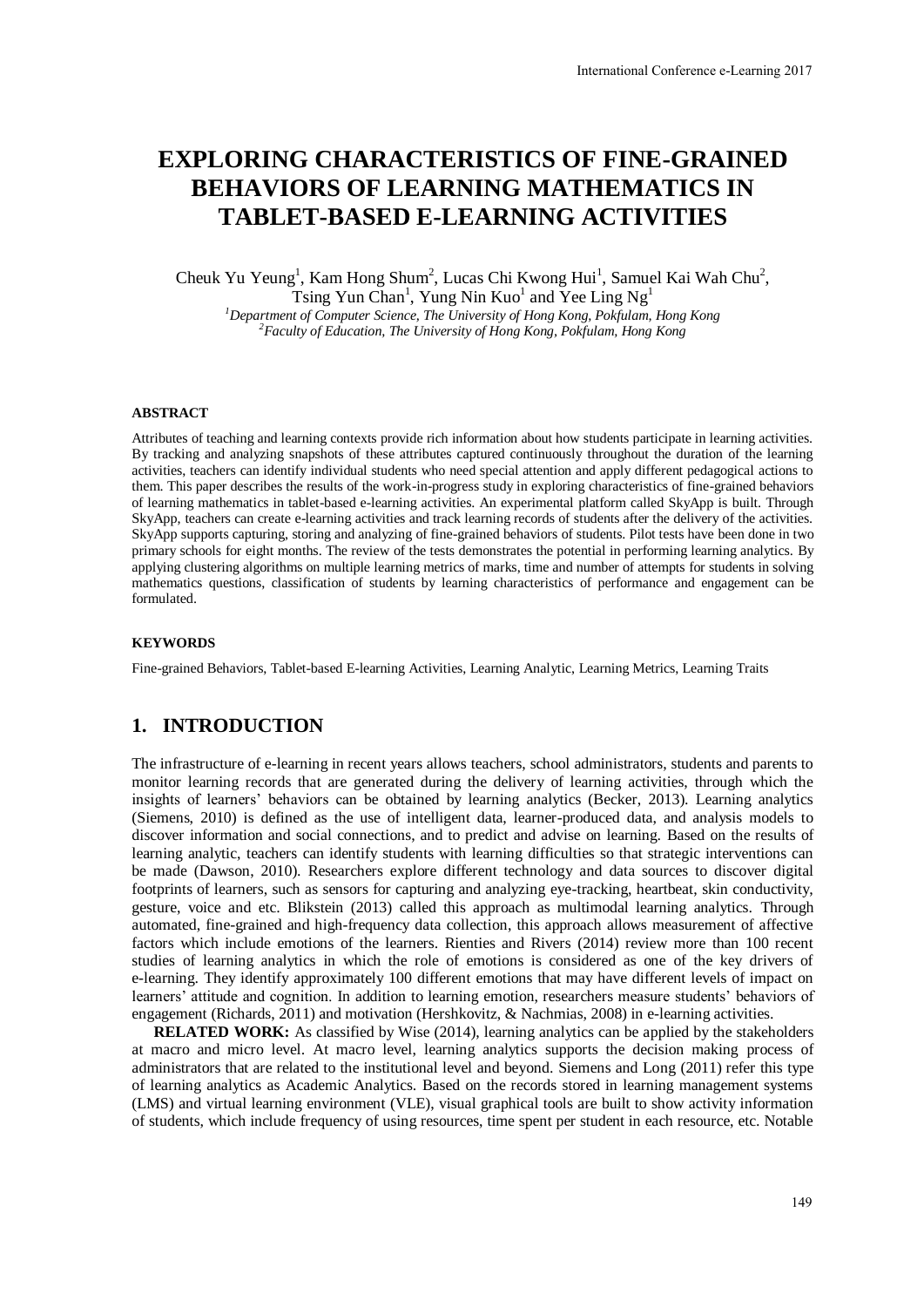examples of learning analytics tools that explore the records in LMS such as Matep (Zorrilla & Álvarez, 2008). These platforms help monitoring learning records that are generated by the LMS that is adopted by the school for delivering learning activities. More recently, tools of learning analytics have been developed to perform analysis of log data in VLE (Agudo et al., 2013) and Khan Academy platform (Ruipérez et al., 2014). These analytic tools are often used to determine summative learning data and identify "at risk" students, but they are pedagogy-neutral. As for supporting teaching and learning at the micro level, tools require addressing the challenges of capturing, analyzing and displaying learning data for improving pedagogical practices. For example, LOCO-Analyst (Jovanović et al., 2008) obtains learning data from the online learning environment and presents the feedback data to teachers for evaluation.

However, it is a heavy burden for the teachers of primary and secondary schools if they need to carry out the works of design, development, and delivery of e-learning activities by themselves. To tackle this challenge, teachers need a tool to capture, analyze and present the learning data. There are currently very few tablet-based mobile apps that keep track of on the fine-grained data about students' inputs during e-learning activities. This paper introduces a new app, called SkyApp, as a platform to explore the possibility of using learning analytic to enhance the outcome of teaching and learning. Some parts of our work have been presented in CITERS 2016 (Shum et al., 2016), and a detail technical report is posted on our university's website (Hui et al., 2015).

### **2. METRICS OF LEARNING BEHAVIORS**

SkyApp aims at helping mathematics teachers to deliver tablet-based e-learning activities. It allows teachers to import teaching and assessment contents in developing e-learning activity simply by file upload or photo-taking based on their existing teaching materials. The mathematics teachers of the participating schools create learning activities such as worksheets, quizzes, competitions, and homework for primary 4 to 5 (Ages 9-10) classes with the help of SkyApp. The objectives of these e-learning activities align with the curricular goals defined in the schools' teaching plan and annual subject plan. By measuring students' input on tablet computers, it is possible to examine fine-grained students' behaviors in detail. SkyApp offers facilities for students to provide answers or responses to the questions or assessment by typing, handwriting and adding emojis. SkyApp captures inputs such as time spent on each part of the e-learning activity and the details of the handwriting which are essential in supporting data analysis.



Figure 1. Left - Entering Answer Box, Adding Emoji and Handwriting Inputs, Right - Worksheet 31

The facility of Answer Boxes (Figure 1 –Left) helps to capture the inputs of learners. SkyApp captures the answers entered by students and performs automatic matching with the modeled answers. In addition, students can select and add emojis to the SkyApp, to express common emotions in participating the e-learning activity (Figure 1 - Left). In the form of worksheets presented in SkyApp, students can finish the questions under a specific topic, such as arithmetic operations of fraction, in each e-learning activity. Through the event logs of SkyApp, the inputs of users can be captured. There are two types of event logs,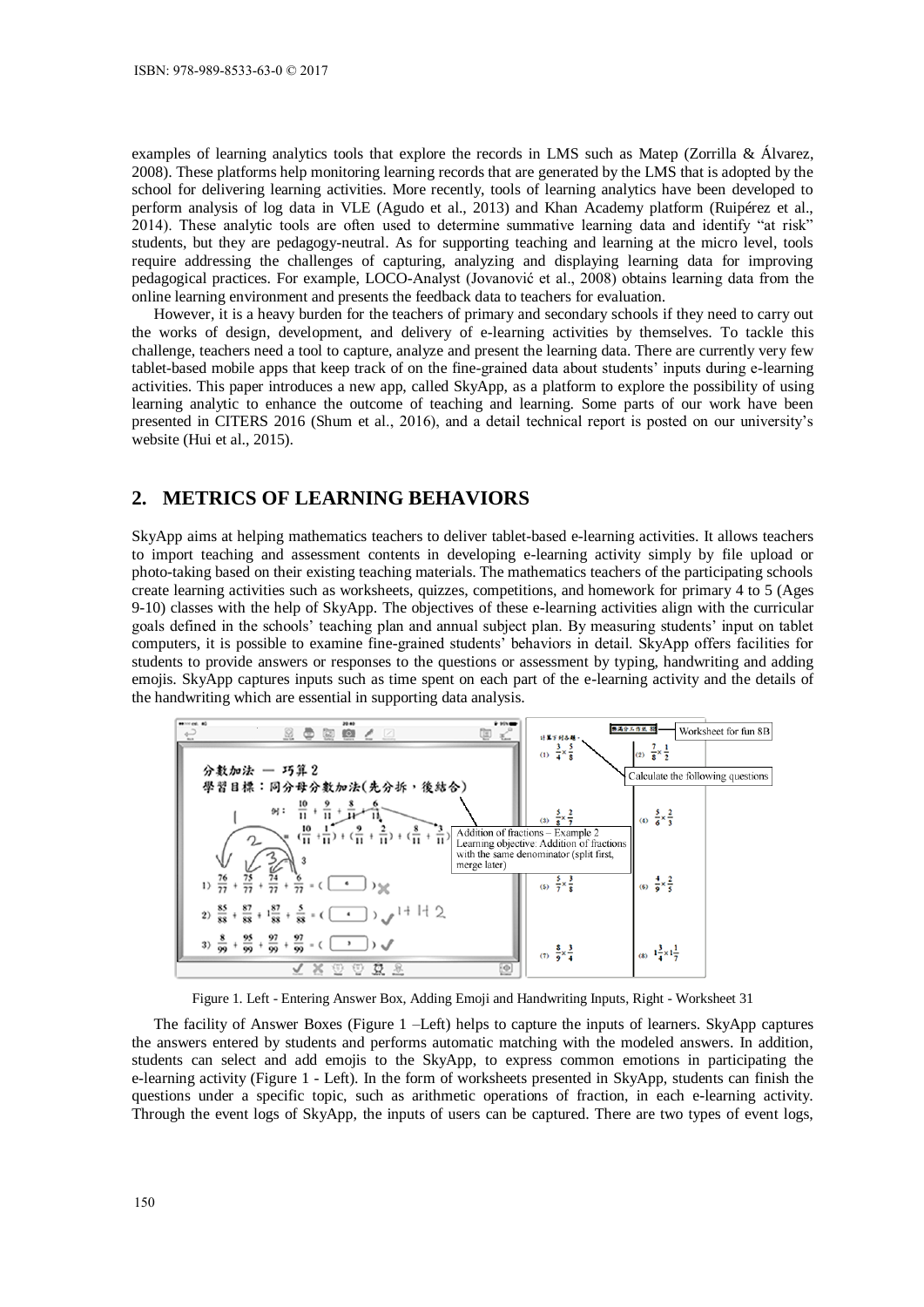namely independent and dependent events. An independent event occurs only at one specific instance in time, for example inserting an emoji by a student is recorded as an independent event. A dependent event whereas records information at multiple instances of time, starting by a start of event action and following a series of in-process actions until ending by the end of event action. For example, during inputting answers in the Answer Boxes of the questions Q1 and Q2 in a worksheet, inputs are recorded as dependent events. Idle Times and Answer Times of a user can be measured in answering the first two questions of the worksheet (Figure 2).



Figure 2. Example of Idle Times and Answer Times

The learning metrics of *Time, Attempts* and *Marks* are used to perform analysis of learning data. Based on event logs, the measuring metric of *Time* is formulated as the sum of Idle Times and Answer Times of all the questions in a worksheet. By taking the maximum number of attempts in answering the same question in a worksheet, the measuring metric of *Attempts* is formulated. For the measuring metric of *Marks*, it is determined by the sum of marks assigned in each correctly answered question.

# **3. DISCOVERING LEARNING BEHAVIORS BY CLUSTERING**

With the infrastructure of mobile learning in place, which includes WiFi network, tablet computers and educational mobile apps, primary and secondary schools can now adopt new models of e-learning that unleash the potential of applying new technology in education. Pilot tests are conducted with the participation of the mathematics teachers in the classes of two local primary schools. The tests were conducted mainly by a total of 64 students. All students are from one class of primary 4 and another class of primary 5 separately in the two primary schools. The test lasted 8 months in the academic year 2015-2016. The e-learning activities essentially include mathematics questions in the form of worksheets that are delivered as class exercises.

To conduct the experiments, tablets of all the students and the teachers in the class are running SkyApp which are connected to the WiFi available in their schools. SkyApp is written in Objective-C that runs in iOS tablets. The data captured by SkyApp is structured in JSON format before sending to the back-end system for learning analytics. To perform analysis of the records captured, an analytical tool is built in Python to extract raw data from the database and convert them into CSV files. Data analytics can then be performed by calling statistical libraries through R programming. Analysis reports and classification results are then presented graphically in the dashboard by HTML. Clustering algorithms (Rokach, 2009) are used to find the data points represented in specific learning metrics that group together into a set of clusters. Patterns of learning characteristics can be identified by applying clustering algorithms on one or multiple learning metrics. The clustering method is called Complete-linkage clustering, which is one of the agglomerative hierarchical clustering. Literally, agglomerative method means that each object starts out as its own cluster, and close individuals or clusters are gradually merged until all individuals are grouped into a single cluster or any certain termination conditions are satisfied. Four criteria are used for identifying the best number of clusters, namely Silhouette, KL, CH and C-Index. A scientific way to study the relationship of clusters is to calculate the Euclidean distance between the center points of the clusters. However, the most straightforward way is to generate a graph that can visually observe the distance between clusters.

A typical experiment of one of the participating schools is described in this paper to demonstrate the effects of exploring fine-grained learning behaviors by using SkyApp in mathematics classes. Figure 3 shows the results of the students of the school in using SkyApp to complete Worksheet 31 (Figure 1 - Right) which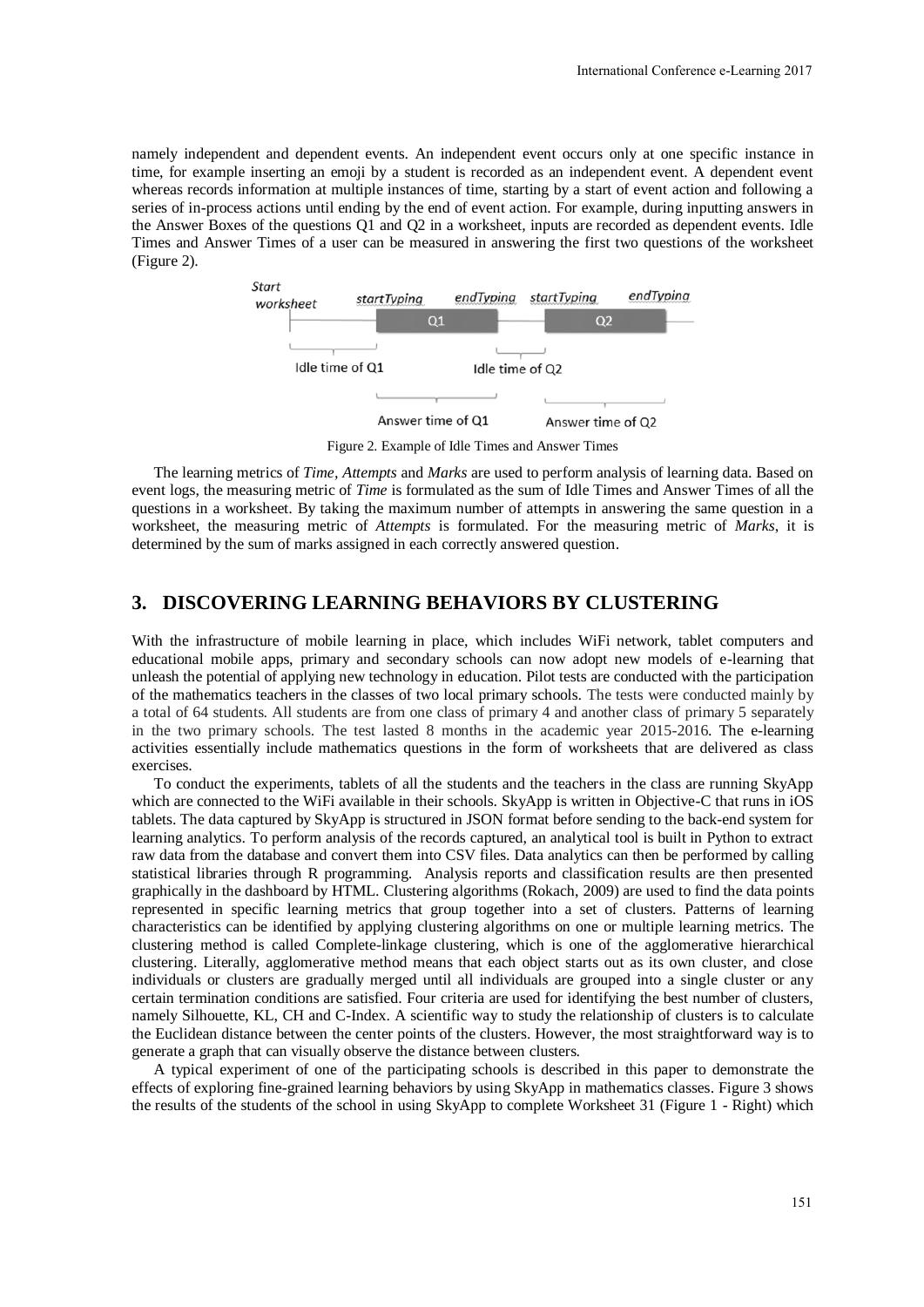consists of 8 questions of fraction multiplication. Clustering algorithms are performed based on the metrics of *Time*, *Attempts* and *Marks.* The results in Figure 3 are presented in four quartiles of ranges of *Marks*, which are the most common ranges used by teachers and schools to represent students' performance. The clusters identified in Figure 3 can be considered as meaningful patterns of learning characteristics of engagement and performance. As shown in Figure 3, Cluster D splits into two groups, one includes students 478, 484, & 503 and the other includes Students 497 & 499. The students in this Cluster scored relatively low marks, tried relatively fewer attempts and took relatively short time in answering the questions. These students show possible signs of relatively low learning engagement and performance. Students of Cluster A and Cluster E show efforts in making extra attempts and spending more time in answering the questions, whereas the students of Cluster B and Cluster C show relative strength in learning performance among other students. To further distinguish the difference between Clusters B and C, different ranges of *Marks* can be applied to the presentation of Figure 3. The benefits of clustering of students' learning characteristics to teachers are twofold: teachers can have an overview picture of the learning outcomes of the whole class in each e-learning activity, and teachers can have insights of the traits of learning of individual students.



Figure 3. Clustering by Attempts and Time in different ranges of Marks

## **4. EVALUATION**

Based on the results of student surveys on 64 students at the end of test period, around 80% of students want to continue to use SkyApp in Math classes and around 69% of them agree that SkyApp makes the learning in Math classes more interesting to them. 10 students are interviewed to collect detailed comments on the usability of SkyApp. Besides the suggestions of new functions to SkyApp and improvements required to make SkyApp more effective, students expressed keen interests in the interviews that teachers can use SkyApp to offer incentives to them by giving out cartoon icons upon completion of e-learning activities. This shows that student engagement can potentially be enhanced by elements of gamification.